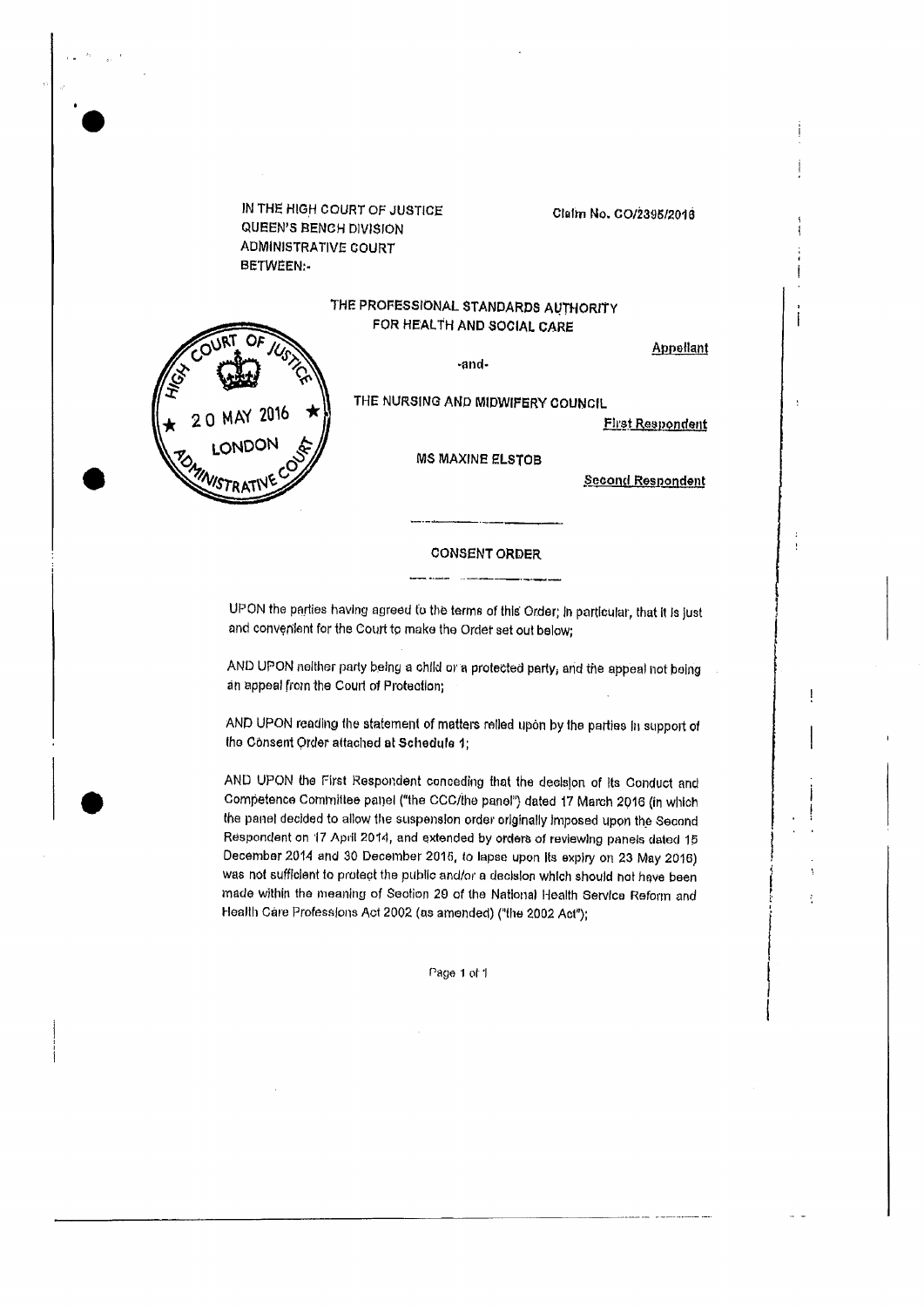#### IT IS ORDERED BY CONSENT THAT:

- $\mathbf{1}$ . The appeal is allowed;
- $2.$ The decision of the CCC on 17 March 2016 is quashed and substituted with an Order that:
	- the Second Respondent's fitness to practise is impaired on the basis set a. out by the CCC in its decision of 17 March 2016;
	- $\mathbf{h}$ pursuant to s.29(8)(c) of the 2002 Act, the suspension order made on 17 April 2014 (and subsequently extended on 15 December 2014 and 30 December 2015) is extended until 19 August 2016.
- The suspension order, so extended, shall be reviewed at a full panel hearing 3. not less than 28 days prior to its expiry such review to be undertaken pursuant to Article 30 of the Nursing and Midwifery Council Order 2001 (as amended); The documents before the fresh panel hearing of the CCC on review of the substituted suspension order shall include but not be limited to those listed in Schedule 2.
- The First Respondent is to pay the Appellant's reasonable costs of the appeal,  $\mathbf{A}$ . to be subject to detailed assessment if not agreed.

**SIGNED** 

 $751.72$ SIGNED  $18.151.16$ 

DATE

**LONDON** 

SW19 4DR

**CAPSTICKS SOLICITORS** 1 ST GEORGE'S ROAD

SOLICITORS FOR THE APPELLANT

<u>18/S</u> DATE

 $\cdot$ 

j

**MAXINE ELSTOB 3 SEVERN CLOSE** WELLINGBOROUGH **NORTHAMPTONSHIRE** NN8 5WF

**SECOND RESPONDENT** 

Page 2 of 2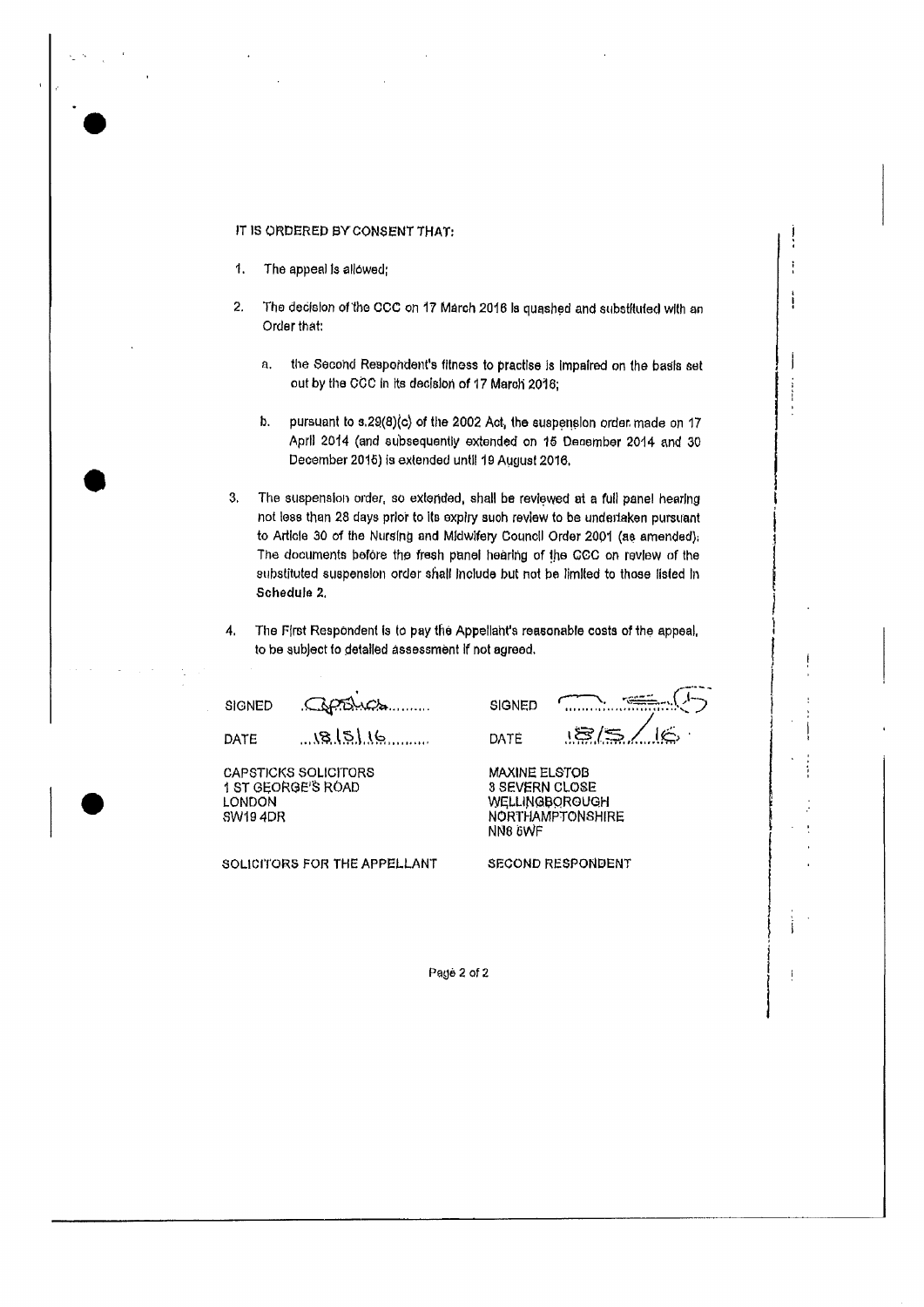Altur String High SIGNED  $18 - 05 - 2076$ DATE

**NURSING AND MIDWIFERY COUNCIL 1 KEMBLE STREET** 

 $RANSTONJ$ 

÷

 $\frac{1}{2}$ 

 $\ddot{\cdot}$ 

Page 3 of 3

المتالة المالية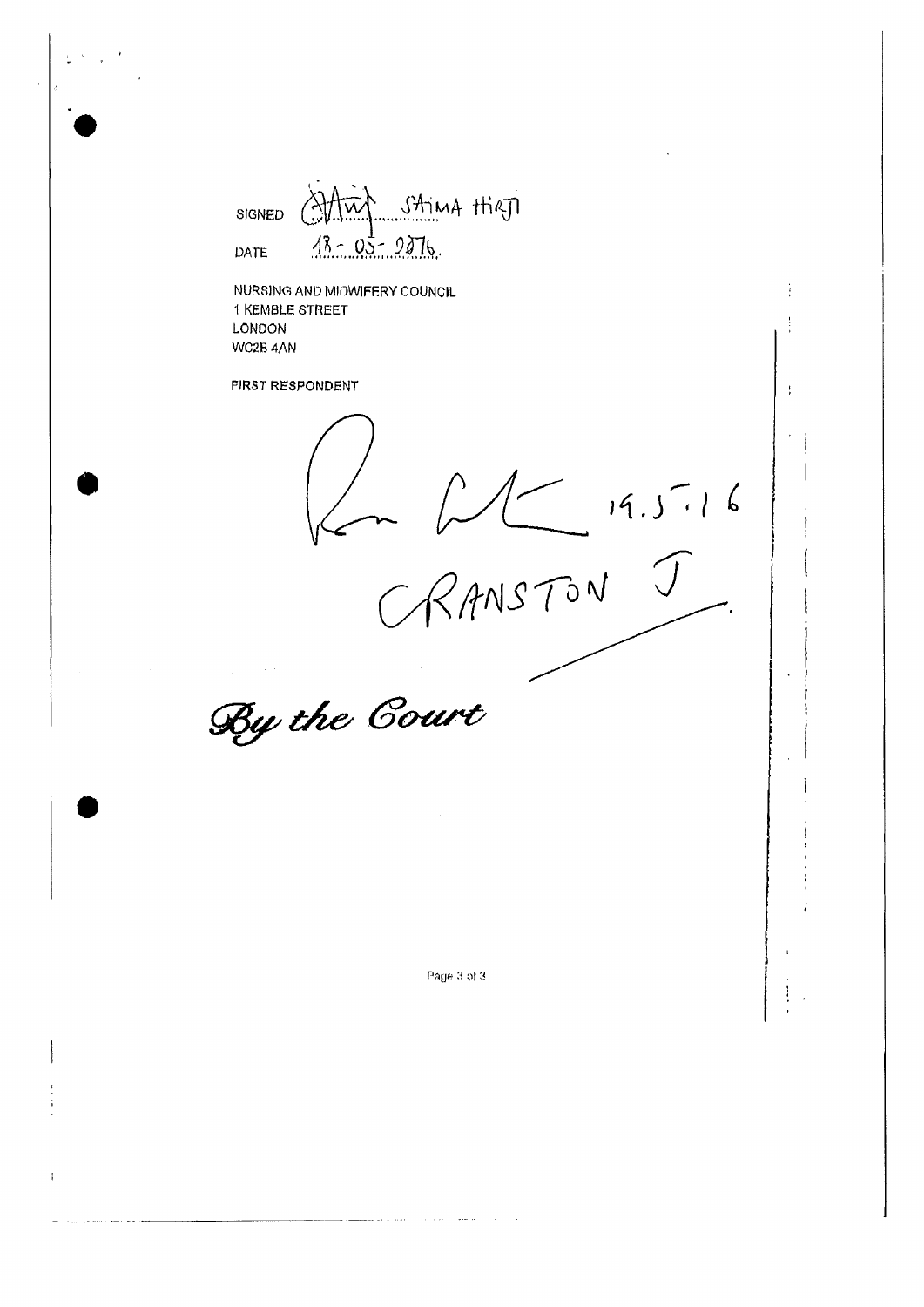### Schedule 1

# STATEMENT OF MATTERS RELIED UPON BY THE PARTIES IN SUPPORT OF CONSENT ORDER ATTACHING THE GROUNDS OF APPEAL

- $\mathbf{1}$ . The Appellant has appealed against the decision of a panel of the First Respondent's Conduct and Conduct Committee ("the CCC/the panel") dated 17 March 2016, in which it decided that the suspension order imposed on the Second Respondent on 17 April 2014 and extended by subsequent panels on 15 December 2014 and 30 December 2015 should be allowed to lapse upon its explry on 23 May 2016.
- It is conceded by the First Respondent, for the reasons set out in paragraphs 3  $2.$ and 4 of the Grounds of Appeal (a copy of which is attached to this Order) that the panel sitting on 17 March 2016 misdirected itself by deciding to allow the suspension order imposed by the second review panel on 30 December 2015 to lapse upon its expliy on 23 May 2016.
- The parties therefore agree that the review decision dated 17 March 2016 be  $\mathbf{A}$ quashed by Order of the Court and substituted with an order that the Second Respondent's fitness to practise is impaired and the suspension order made on 17 April 2014 (and subsequently extended on 15 December 2014 and 30 December 2015) is extended until 19 August 2016.
- The parties further agree that the provisions of Article 30 of the Nursing and  $\mathbf{4}$ . Midwifery Council Order 2001 will apply to the substituted suspension order. Under Article 30(1) the substituted suspension order shall be reviewed prior to its expity and under the provisions of Article 30(2) the Second Respondent may at any time apply for the suspension order to be reviewed.

Page 4 of 4